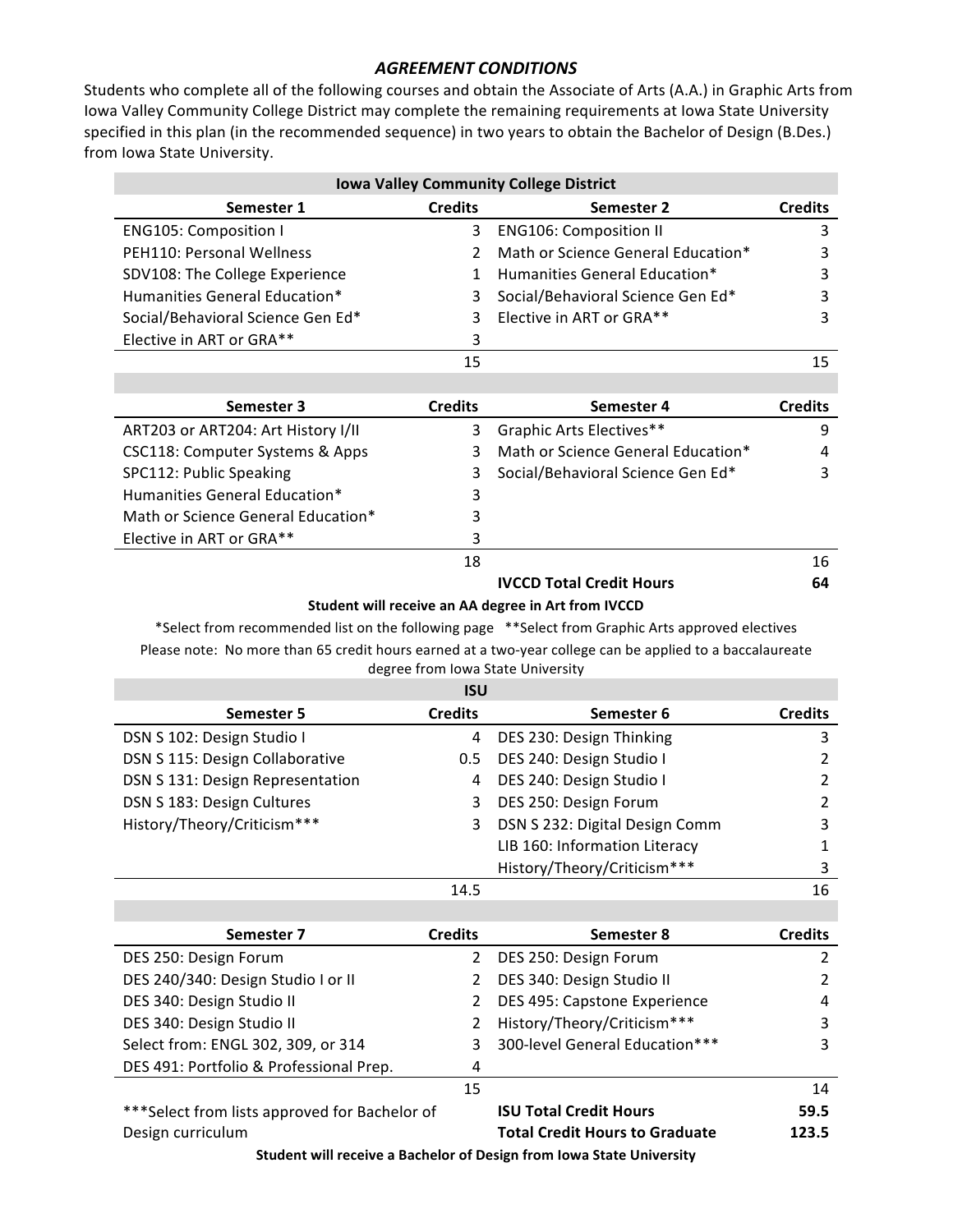## **\*Iowa Valley Community College District general education recommended courses for ease of transfer to Iowa**  State University:

| <b>Humanities</b><br>(courses approved for AA) 9.0 | <b>ISU Equivalent</b> | <b>ISU B.Des. General Education</b><br><b>Requirement Met</b> |
|----------------------------------------------------|-----------------------|---------------------------------------------------------------|
| ASL131 American Sign Language I 3.0                | WLC 1T                | Humanities + US Diversity****                                 |
| ASL161 American Sign Language II 3.0               | WLC 1T                | Humanities + US Diversity****                                 |
| CLS150 Latin American Hist. & Culture 3.0          | LAS 1T                | Humanities                                                    |
| CLS163 Thai Culture 3.0                            | HUM 1T                | Humanities                                                    |
| DRA102 Elements of Theatre 3.0                     | <b>THTRE 106</b>      | Humanities                                                    |
| DRA110 Introduction to Film 3.0                    | JL MC 1T              | <b>Social Sciences</b>                                        |
| FLS241 Intermediate Spanish I 4.0                  | SPAN 201 (4)          | Humanities + Intl Perspectives*****                           |
| FLS242 Intermediate Spanish II 4.0                 | SPAN 202 (4)          | Humanities + Intl Perspectives*****                           |
| HIS112 Western Civil: Ancnt/Erly Mdrn 4.0          | HIST 201 (4)          | Humanities + Intl Perspectives*****                           |
| HIS113 Western Civil: ErlyMdrn/Present 4.0         | HIST 202 (4)          | Humanities + Intl Perspectives*****                           |
| HIS145 Modern East Asian Cultures 3.0              | HIST 1T               | Humanities                                                    |
| HIS214 Russian History and Culture 3.0             | HIST <sub>2T</sub>    | Humanities                                                    |
| LIT101 Introduction to Literature 3.0              | <b>ENGL 201</b>       | <b>Humanities</b>                                             |
| LIT110 American Lit to Mid-1800's 3.0              | <b>ENGL 227</b>       | Humanities                                                    |
| LIT111 American Lit since Mid-1800's 3.0           | <b>ENGL 228</b>       | Humanities                                                    |
| LIT120 American Novel 3.0                          | <b>ENGL 2T</b>        | <b>Humanities</b>                                             |
| LIT127 American Folklore 1.0                       | <b>ENGL 1T (1)</b>    | <b>Humanities</b>                                             |
| LIT129 African American Literature 1.0             | <b>ENGL 2T (1)</b>    | Humanities + US Diversity****                                 |
| LIT133 Minority Voices in US Literature 3.0        | <b>ENGL 2T</b>        | Humanities + US Diversity****                                 |
| LIT140 British Literature I 3.0                    | <b>ENGL 225</b>       | Humanities                                                    |
| LIT141 British Literature II 3.0                   | <b>ENGL 226</b>       | Humanities                                                    |
| LIT150 World Literature I 3.0                      | <b>ENGL 2T</b>        | Humanities                                                    |
| LIT151 World Literature II 3.0                     | ENGL 2T               | Humanities                                                    |
| LIT162 The Short Novel 1.0                         | <b>ENGL 2T (1)</b>    | Humanities                                                    |
| LIT163 The Short Story 1.0                         | <b>ENGL 2T (1)</b>    | Humanities                                                    |
| LIT164 Modern Short Novel 3.0                      | <b>ENGL 2T</b>        | Humanities                                                    |
| LIT179 Mythology 2.0                               | <b>ENGL 2T (2)</b>    | Humanities                                                    |
| LIT187 Detective Fiction 2.0                       | <b>ENGL 2T (2)</b>    | Humanities                                                    |
| MUS100 Music Appreciation 3.0                      | <b>MUS 102</b>        | Humanities + Intl Perspectives*****                           |
| MUS205 Jazz History and Appreciation 3.0           | MUS 2T                | Humanities + US Diversity****                                 |
| PHI101 Introduction to Philosophy 3.0              | <b>PHIL 201</b>       | Humanities                                                    |
| REL101 Survey of World Religions 3.0               | <b>RELIG 250</b>      | Humanities                                                    |

| <b>Social/Behavioral Science</b><br>(courses approved for AA) 9.0 | <b>ISU Equivalent</b> | <b>ISU B.Des. General Education</b><br><b>Requirement Met</b> |
|-------------------------------------------------------------------|-----------------------|---------------------------------------------------------------|
| ANT105 Cultural Anthropology 3.0                                  | ANTHR 201             | Social Sciences + Intl Perspectives*****                      |
| <b>ECN115 Personal Finance 3.0</b>                                | <b>HD FS 283</b>      | Social Sciences                                               |
| <b>ECN120 Principles of Macroeconomics 3.0</b>                    | <b>ECON 102</b>       | Social Sciences                                               |
| ECN130 Principles of Microeconomics 3.0                           | <b>ECON 101</b>       | Social Sciences                                               |
| EDU160 Human Growth and Devel. 3.0                                | <b>PSYCH 230</b>      | Social Sciences                                               |
| GEO121 World Regional Geography 3.0                               | S SCI 1T              | Social Sciences                                               |
| HIS151 U.S. History to 1877 3.0                                   | <b>HIST 221</b>       | <b>Humanities</b>                                             |
| HIS152 U.S. History since 1877 3.0                                | <b>HIST 222</b>       | <b>Humanities</b>                                             |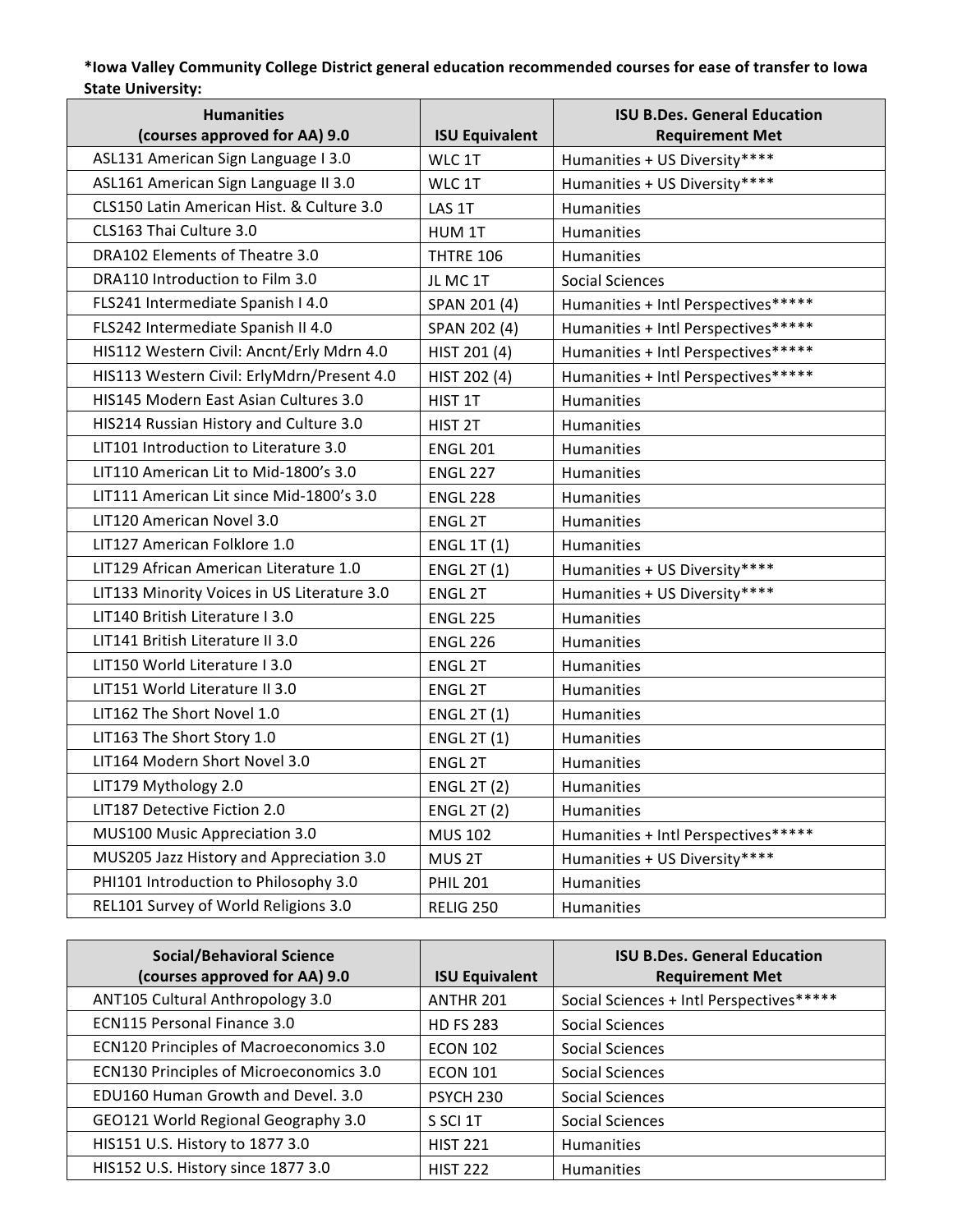| HIS254 American Indian History 3.0      | HIST <sub>2T</sub> | Humanities + US Diversity****      |
|-----------------------------------------|--------------------|------------------------------------|
| POL111 American National Government 3.0 | <b>POL S 215</b>   | Social Sciences                    |
| PSY111 Introduction to Psychology 3.0   | <b>PSYCH 101</b>   | <b>Social Sciences</b>             |
| PSY241 Abnormal Psychology 3.0          | <b>PSYCH 2T</b>    | Social Sciences                    |
| PSY251 Social Psychology 3.0            | <b>PSYCH 280</b>   | Social Sciences                    |
| SOC110 Introduction to Sociology 3.0    | SOC 134            | <b>Social Sciences</b>             |
| SOC115 Social Problems 3.0              | SOC 235            | Social Sciences + US Diversity**** |
| SOC120 Marriage and Family 3.0          | SOC 219            | <b>Social Sciences</b>             |

| <b>Math and Science</b>                      |                       | <b>ISU B.Des. General Education</b>           |
|----------------------------------------------|-----------------------|-----------------------------------------------|
| (courses approved for AA) 10.0               | <b>ISU Equivalent</b> | <b>Requirement Met</b>                        |
| BIO105 Introductory Biology 4.0              | <b>BIOL 1T (4)</b>    | Mathematical, Physical, & Biological Sciences |
| BIO112 General Biology I 4.0                 | <b>BIOL 2T (4)</b>    | Mathematical, Physical, & Biological Sciences |
| BIO113 General Biology II 4.0                | <b>BIOL 2T (4)</b>    | Mathematical, Physical, & Biological Sciences |
| BIO146 Genetics 3.0                          | <b>BIOL 313</b>       | Mathematical, Physical, & Biological Sciences |
| BIO148 Human Genetics 3.0                    | <b>GEN 260</b>        | Mathematical, Physical, & Biological Sciences |
| BIO151 Nutrition 3.0                         | <b>FS HN 167</b>      | Mathematical, Physical, & Biological Sciences |
| BIO168 Human Anatomy & Physiology I 4.0      | <b>BIOL 1T (4)</b>    | Mathematical, Physical, & Biological Sciences |
| BIO173 Human Anatomy & Physiology II 4.0     | <b>BIOL 1T (4)</b>    | Mathematical, Physical, & Biological Sciences |
| BIO186 Microbiology 4.0                      | <b>MICRO 2T (4)</b>   | Mathematical, Physical, & Biological Sciences |
| BUS230 Quantitative Methods/Business 3.0     | <b>MATH 150</b>       | Mathematical, Physical, & Biological Sciences |
| BUS235 Calculus for Business & Soc. Sci. 3.0 | <b>MATH 151</b>       | Mathematical, Physical, & Biological Sciences |
| CHM122 Intro to General Chemistry 4.0        | CHEM 163 (4)          | Mathematical, Physical, & Biological Sciences |
| CHM165 General Chemistry I 4.0               | CHEM 177 + 177L       | Mathematical, Physical, & Biological Sciences |
| CHM175 General Chemistry II 4.0              | CHEM 178 + 178L       | Mathematical, Physical, & Biological Sciences |
| CHM261 Organic Chemistry I 4.0               | CHEM 331 + 331L       | Mathematical, Physical, & Biological Sciences |
| CHM271 Organic Chemistry II 4.0              | CHEM 332 + 332L       | Mathematical, Physical, & Biological Sciences |
| <b>ENV120 Environmental Biology 3.0</b>      | <b>BIOL 173</b>       | Mathematical, Physical, & Biological Sciences |
| ENV122 Environmental Biology 4.0             | <b>BIOL 2T (4)</b>    | Mathematical, Physical, & Biological Sciences |
| MAT110 Math for Liberal Arts 3.0             | MATH 1T               | Mathematical, Physical, & Biological Sciences |
| MAT129 Precalculus 5.0                       | <b>MATH 1T (5)</b>    | Mathematical, Physical, & Biological Sciences |
| MAT156 Statistics 3.0                        | <b>STAT 104</b>       | Mathematical, Physical, & Biological Sciences |
| MAT158 Statistics II 3.0                     | STAT 1T               | Mathematical, Physical, & Biological Sciences |
| MAT210 Calculus I 4.0                        | MATH 165 (4)          | Mathematical, Physical, & Biological Sciences |
| MAT216 Calculus II 4.0                       | MATH 166 (4)          | Mathematical, Physical, & Biological Sciences |
| MAT219 Calculus III 4.0                      | MATH 265 (4)          | Mathematical, Physical, & Biological Sciences |
| PHS120 Exploring Physical Science 4.0        | SCI 1T (4)            | Mathematical, Physical, & Biological Sciences |
| PHS142 Principles of Astronomy 3.0           | ASTRO 120             | Mathematical, Physical, & Biological Sciences |
| PHY106 Survey of Physics 4.0                 | PHYS 106 (4)          | Mathematical, Physical, & Biological Sciences |
| PHY121 Elements of Physics 4.0               | PHYS 106 (4)          | Mathematical, Physical, & Biological Sciences |
| PHY162 College Physics I 4.0                 | PHYS 111 (4)          | Mathematical, Physical, & Biological Sciences |
| PHY172 College Physics II 4.0                | PHYS 112 (4)          | Mathematical, Physical, & Biological Sciences |
| PHY212 Classical Physics I 5.0               | PHYS 221 (5)          | Mathematical, Physical, & Biological Sciences |
| PHY222 Classical Physics II 5.0              | PHYS 222 (5)          | Mathematical, Physical, & Biological Sciences |